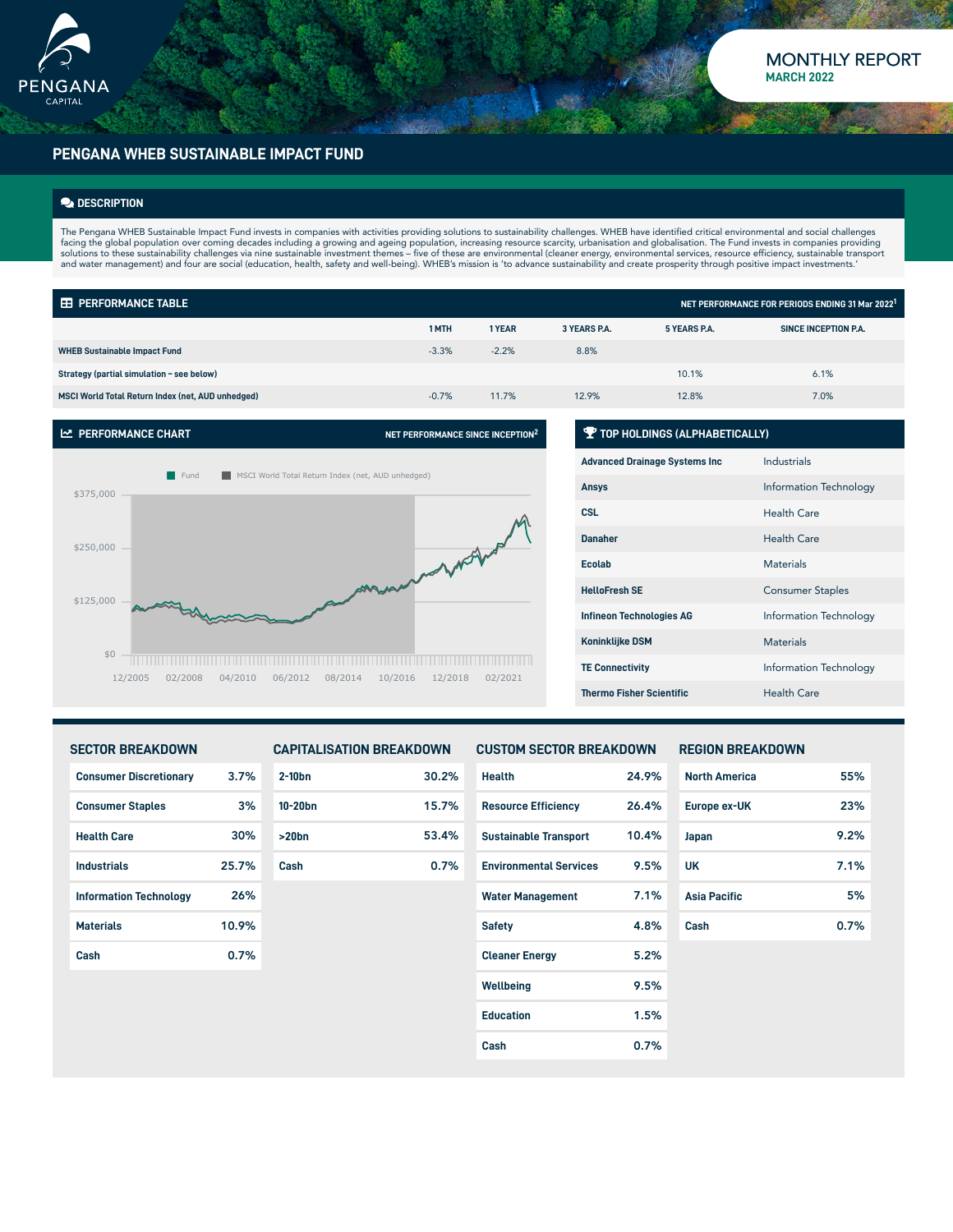# **ESG RATINGS - A QUICK FIX OR A BOTCHED JOB**

### **COMMENTARY**

Global equity markets bounced back in March, despite the continued war in Ukraine and the significant disruption to global supply chains. Many regard the bounce as a bear-market rally, as the macro backdrop remains gloomy with waning fiscal stimuli and increasing stagflation risks. The Fund underperformed the benchmark MSCI World Index in March with supply chains being further disrupted by the war in Ukraine which weighed on the performance of the Sustainable Transport and Resource Efficiency themes.

In this month's commentary, WHEB discuss the drivers of dramatic growth in ESG and sustainable investing over the past few years, and how the rapid adoption of standardised ESG ratings is likely to be an impediment to the holistic understanding of sustainability issues going forward.



Global equity markets bounced back in March, despite the continued war in Ukraine and the significant disruption to global supply chains. Many regard the bounce as a bear-market rally, as the macro backdrop remains gloomy with waning fiscal stimuli and increasing stagflation risks.

The Fund underperformed the benchmark MSCI World Index in March, returning -3.3% versus -0.7%. Supply chains were further disrupted by the war in Ukraine which weighed on the performance of the Sustainable Transport and Resource Efficiency themes in particular. The underperformance was partially offset by the relatively strong performance in the Education and Cleaner energy themes.

Sustainable Transport was the most significant detractor, largely driven by our two automotive OEM suppliers TE Connectivity and Aptiv. The war in Ukraine raised concerns over the supply of wire harnesses for automotive manufacturers, with concerns that this might disrupt auto production. Ukraine also accounts for the majority of the world's neon gas supply which is used to manufacture microchips. Many industries that rely on microchips have been hampered by shortages for some time and this issue will add further shortages, this is likely to have a ripple effect across multiple sectors, including the automotive sector. Due to these supply chain disruptions, the sentiment around the automotive sector was extremely weak. However, we remain confident in the long-term outlook for our automotive OEM suppliers, as they are well positioned to benefit from the fast-growing battery electric vehicle market.

For similar reasons, our Resource Efficiency theme also performed poorly in March. The major detractor in the theme was Kion, which is a leading German manufacturer of materials handling equipment such as warehouse automation equipment and industrial trucks. Its latest results were with a mix of very strong sales growth offsetting weak margins due to the supply chain disruption and higher input costs. After the results announcement, its CEO warned that the supply chain could continue to deteriorate. . One of Kion's peers also issued a major profit warning, which led to a negative outlook for the whole sector. Kion has performed strongly through the pandemic, so we believe it has the ability navigate through these short-term challenges.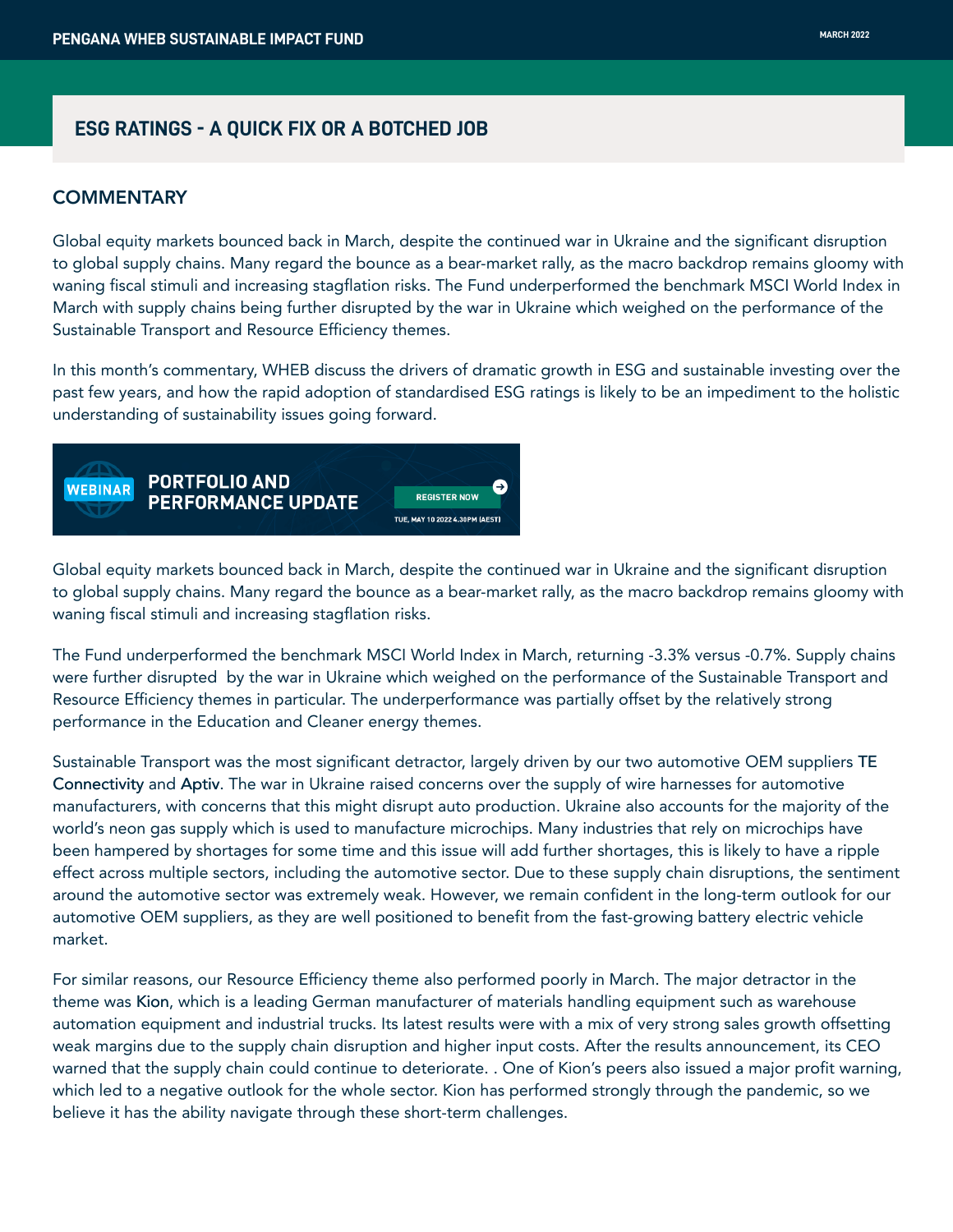The Education theme was the best contributor in March due to the strong performance from our only holding in the theme, Grand Canyon Education. It provides a variety of education services including enrolment, academic counselling, learning management system support, curriculum development and faculty recruitment and training. The education sector is largely shielded from recent macro challenges, so the stock benefitted from the market rotation towards less cyclical sectors.

The Cleaner Energy theme also contributed positively this month. Both of our solar energy companies First Solar and SolarEdge Technologies performed well. High oil prices typically stoke increasing interest in renewable investments. Policy statements aimed at accelerating renewable power deployment, as a strategy to wean Europe off Russian fossil fuels, also supported companies in the theme. SolarEdge recently had an analyst day, highlighting its growth opportunities in the commercial sectors as it saw growing demand from business clients driven by corporate sustainability goals and the higher electricity prices.

While the surge in oil and energy prices led to short term pain for a lot of sectors and companies, we believe it bodes well for our strategy over the long term. Many of our holdings provide cleaner energy and energy efficient technologies, which stand to benefit as countries and companies come to realise the massive urgency to accelerate the clean energy transition in order to reduce their reliance on fossil fuels.

# ESG ratings – a quick fix or a botched job

The dramatic growth in ESG and sustainable investing over the past few years is now well documented. What was once a sleepy backwater of the financial industry is now very much in the limelight.

Why this has changed so dramatically is not entirely clear. From our perspective as a dedicated sustainabilityfocused investment boutique, we think the primary driver has been the end client. Just as consumers switched to fairly-traded chocolate and free-range eggs in the 1990s and 2000s, so investors now demand portfolios that help drive positive change in the world around them, or at the very least avoid making things worse.

According to the [2Degrees Investing Initiative,](https://2degrees-investing.org/resource/retail-clients-sustainable-investment/) 46% of retail investors who are interested in investing sustainably do so because they want to have a positive impact on the world. A further 19% want to avoid negative impacts with the remainder investing this way because they think it will enhance their returns

# Asset managers – not backward in coming forward

Asset managers have been quick to respond to this shift in demand. According to Morgan Stanley, since the first quarter of 2021, Morningstar has added 3,450 sustainability funds to its database. Net inflows into ESG funds have been running at an annualized rate of c.24% over the past three years. This compares with just over 5% for the broader market. Our own asset growth at WHEB has also been remarkable. The strategy had around A\$800m invested in it in mid-March 2020. Just two years later it has over three times this amount at A\$2.4bn. Over the same period, the amount invested in the Pengana WHEB Sustainable Impact Fund has grown over five-fold from A\$49m to A\$\$269m.

It is perhaps inevitable that this spectacular market growth will stimulate product development that includes funds that only consider sustainability issues in a perfunctory way. ESG ratings, often generated through algorithms or grounded on overly simplistic assumptions, have flooded the market, and provide a cheap and quick way to add 'ESG' to a fund label.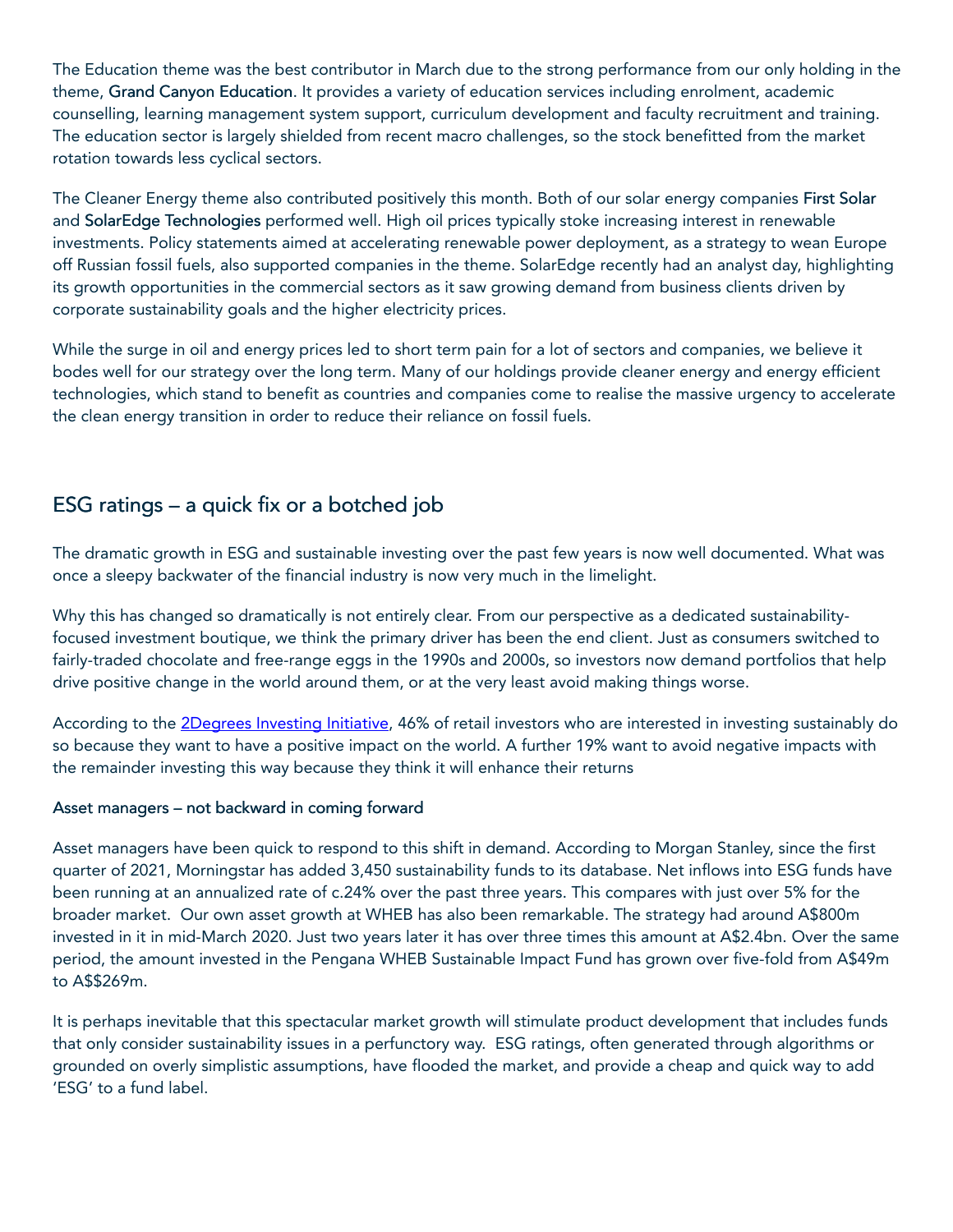# Flawed and unquestioning use of ESG ratings

That these ratings are often deeply flawed is now [widely acknowledged.](https://www.ebf.eu/wp-content/uploads/2022/03/EBF-Response-ESMA-Call-For-Evidence-on-Market-Characteristics-for-ESG-Rating-Providers-in-the-EU_11.03.2022.pdf) Our own experience bears this out as well. In recent months one rating agency estimated that 0% of the revenues of one of our portfolio companies would be considered eligible for the EU Taxonomy. This is because the company sits in a 'power supply and electronics' subsector. The company though is called SolarEdge for a reason; it gets effectively 100% of its revenues selling electronic components that make solar modules more efficient.

We also had to respond recently to a client who had been alerted by an ESG data provider to a major reputational risk facing another company that we own in the strategy. The company was reported to have had a spill of hydraulic fluid from a truck at a construction site in Connecticut. While the spill was of course wholly regrettable, it was small, caused no damage to the environment and had no ill-effects or even presented any risk to workers. The company employs 28,000 people in 350 offices across 40 countries and generated nearly €4bn in revenues last year. It is absurd that this issue was flagged as a potential reputational issue for the company.

Fund managers have also been publicly harangued for unthinkingly adopting voting positions set out by their proxy agencies. In a recent *opinion piece in the Financial Times*, Michael Moritz, a partner at Sequoia Capital, labelled investors that fail to question proxy agency guidance as 'lazy'. 'It's just easier to outsource these decisions to a third party', he said.

## Caveat emptor

We have a lot of sympathy with this perspective, not just when it comes to corporate governance, but on ratings that address the full spectrum of sustainability issues. The agenda is too complex and nuanced to be captured by a simplistic rating. It requires experience alongside deep research and scrutiny. The problem is this takes time and is expensive.

Asset managers that view sustainability merely as a marketing exercise want a quick and cheap solution to 'tick the ESG box'. But not all asset managers see sustainability this way. For us, sustainability is about creating deep structural changes in the global economy that are already driving asset prices. Understanding these changes and factoring them into our assessment process is at the core of what we do. ESG ratings and the investment strategies that rely on them may turn out to be less of a quick fix, and more a botched job.